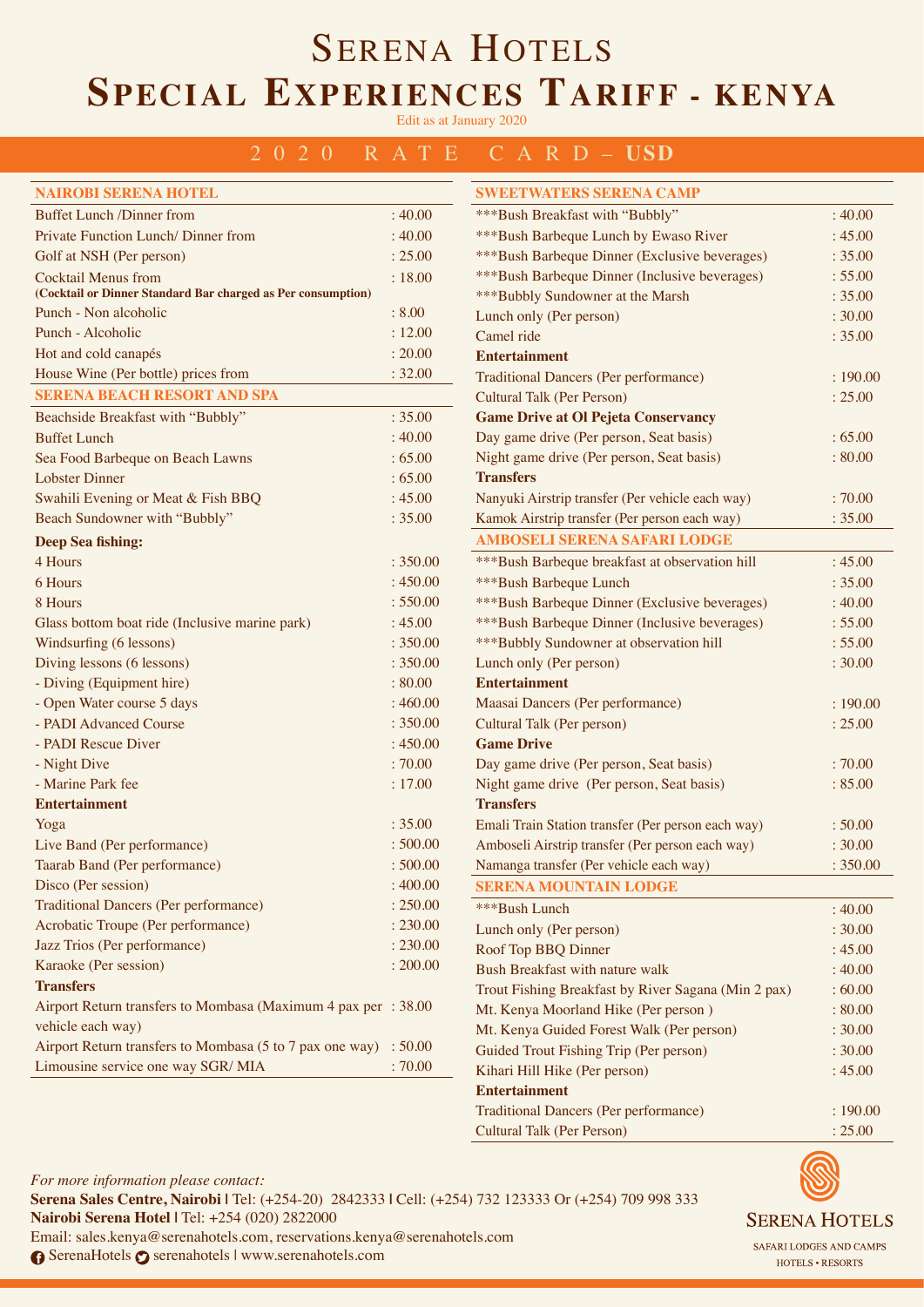Edit as at January 2020

#### 2020 RATE CARD– **USD**

| <b>KILAGUNI SERENA SAFARI LODGE</b>                    |          | <b>GAME DRIVES AT SERENA SAFARI LODGES</b>                                                |          |
|--------------------------------------------------------|----------|-------------------------------------------------------------------------------------------|----------|
| ***Rock Breakfast with "Bubbly"                        | : 35.00  | Guide Fees (Per game drive)                                                               | : 35.00  |
| ***Bush Barbeque Dinner (Exclusive beverage)           | :40.00   | <b>Exclusive Use of game drive vehicle</b>                                                |          |
| ***Bush Barbeque Dinner (Inclusive beverage)           | : 55.00  | Full Day Game Drive                                                                       | :450.00  |
| *** Bubbly Sundowner at 'Lions Rock'                   | :40.00   | Half Day Game Drive                                                                       | : 250.00 |
| Lunch only (Per person)                                | : 30.00  | <b>LAKE ELMENTEITA SERENA CAMP</b>                                                        |          |
| Visit to Mzima Springs (Per person)                    | : 35.00  | **Lakeside Breakfast                                                                      | : 35.00  |
| Nature/Bird walk (Per person)                          | : 30.00  | ***Bush Lunch at the plains                                                               | : 40.00  |
| <b>Entertainment</b>                                   |          | ***Bush Dinner (Inclusive of Beverage)                                                    | : 55.00  |
| <b>Traditional Dancers (Per performance)</b>           | :190.00  | ***Bush Dinner (Exclusive of Beverage)                                                    | : 40.00  |
| Cultural Talk (Per person)                             | : 25.00  | *** Sundowner at the cliff (Inclusive of beverage & snacks)                               | : 35.00  |
| <b>Game Drive</b>                                      |          | **Romantic Dinner by the pool (Exclusive of Beverage)                                     | :40.00   |
| Day game drive (Per person, Seat basis)                | :70.00   | Lunch only (Per person)                                                                   | : 40.00  |
| Night game drive (Per person, Seat basis)              | : 85.00  | Guided bird walk along the lake                                                           | : 20.00  |
| <b>Transfers</b>                                       |          | Horse riding (Per person)                                                                 | : 35.00  |
| Finch/ Mtito Andei transfer (Per person one way)       | :40.00   | Hot Springs (Per person)                                                                  | : 115.00 |
| <b>MARA SERENA SAFARI LODGE</b>                        |          | Kariandusi Museum Visit (Per person)                                                      | : 90.00  |
| Hippo - Pool Breakfast with "Bubbly"                   | :40.00   | Kariandusi / Fish farm and hot springs (Per person)                                       | : 170.00 |
| ***Bush Barbeque Lunch                                 | : 35.00  | ** Sleeping Warrior Hike                                                                  | :75.00   |
| ***Exotic Maasai Dinner (Exclusive beverages)          | :40.00   | Hyrax Hill (Per person)                                                                   | : 80.00  |
| ***Exotic Maasai Dinner (Inclusive beverages)          | : 55.00  | Delamere Farm visit (Per person)                                                          | : 25.00  |
| Lunch only (Per person)                                | : 30.00  | <b>Entertainment</b>                                                                      |          |
| *** Sundowner "Bubbly Cocktail"                        | : 35.00  | <b>Traditional Dancers (Per performance)</b>                                              | : 190.00 |
| Romantic Dinner by the Pool                            | : 35.00  | Cultural Talk (Per person)                                                                | : 25.00  |
| ** Star lit dinner (Per person inclusive of beverages) | :65.00   | <b>Game Drive in Soysambu</b>                                                             |          |
| Ololoolo Escarpment Hiking Expedition (Per person)     | :70.00   | Day game drive (Per person, Seat basis)                                                   | : 45.00  |
| Visit to Maasai village                                | :70.00   | Night game drive (Per person, Seat basis)                                                 | :60.00   |
| Guided nature walk                                     | : 30.00  | Bird Watchers Game Drive (Visit to bird hides)                                            | : 50.00  |
| Maasai wedding blessing (Per event)                    | :565.00  | <b>Transfers</b>                                                                          |          |
| <b>Entertainment</b>                                   |          | Transfer to Nairobi (Per vehicle each way)                                                | : 350.00 |
| Maasai Dancers (Per performance)                       | :190.00  | Loldia Airstrip transfer (Per vehicle each way)                                           | : 200.00 |
| Cultural Talk (Per person)                             | : 25.00  | Congreve Airstrip transfer (Per vehicle each way)                                         | : 120.00 |
| <b>Game Drives</b>                                     |          |                                                                                           |          |
| Day game drive (Per person, Seat basis)                | :70.00   | <b>Conditions:</b>                                                                        |          |
| Night game drive (Per person, Seat basis)              | :85.00   | • Prices are inclusive of relevant taxes and are subject to change without                |          |
| <b>TRANSFERS FROM MARA</b> (Per vehicle each way)      |          | <i>prior notice</i>                                                                       |          |
| Kichwa Tembo                                           | : 150.00 | • Prices for special meals are in addition to the normal charge for services              |          |
| Keekorok Lodge                                         | : 200.00 | provided in the restaurant                                                                |          |
| Mara Sarova Camp                                       | : 300.00 | • Some activities may require a minimum number of pax<br>• ** Requires a minimum of 2 pax |          |
| Mara Safari Club                                       | : 350.00 | • *** Requires a minimum of 4 pax                                                         |          |
| Governors Camp / Fig Tree                              | : 300.00 | • Rates are on Per person basis unless where specified                                    |          |
| Mara Intrepids/ Ol Kyombo                              | : 300.00 | • Group discounts available                                                               |          |
| Isebania Border                                        | :450.00  | <b>Other Services available:</b>                                                          |          |
| <b>Other Transfers</b>                                 |          | • Conferences & Team building, Wedding & Honeymoon Packages                               |          |
| Mara Airstrip transfer (Per person each way)           | : 20.00  | • Massage Services                                                                        |          |
|                                                        |          |                                                                                           |          |

*For more information please contact:*  **Serena Sales Centre, Nairobi |** Tel: (+254-20) 2842333 **|** Cell: (+254) 732 123333 Or (+254) 709 998 333 **Nairobi Serena Hotel |** Tel: +254 (020) 2822000 Email: sales.kenya@serenahotels.com, reservations.kenya@serenahotels.com **↑ SerenaHotels ↑ serenahotels | www.serenahotels.com** 

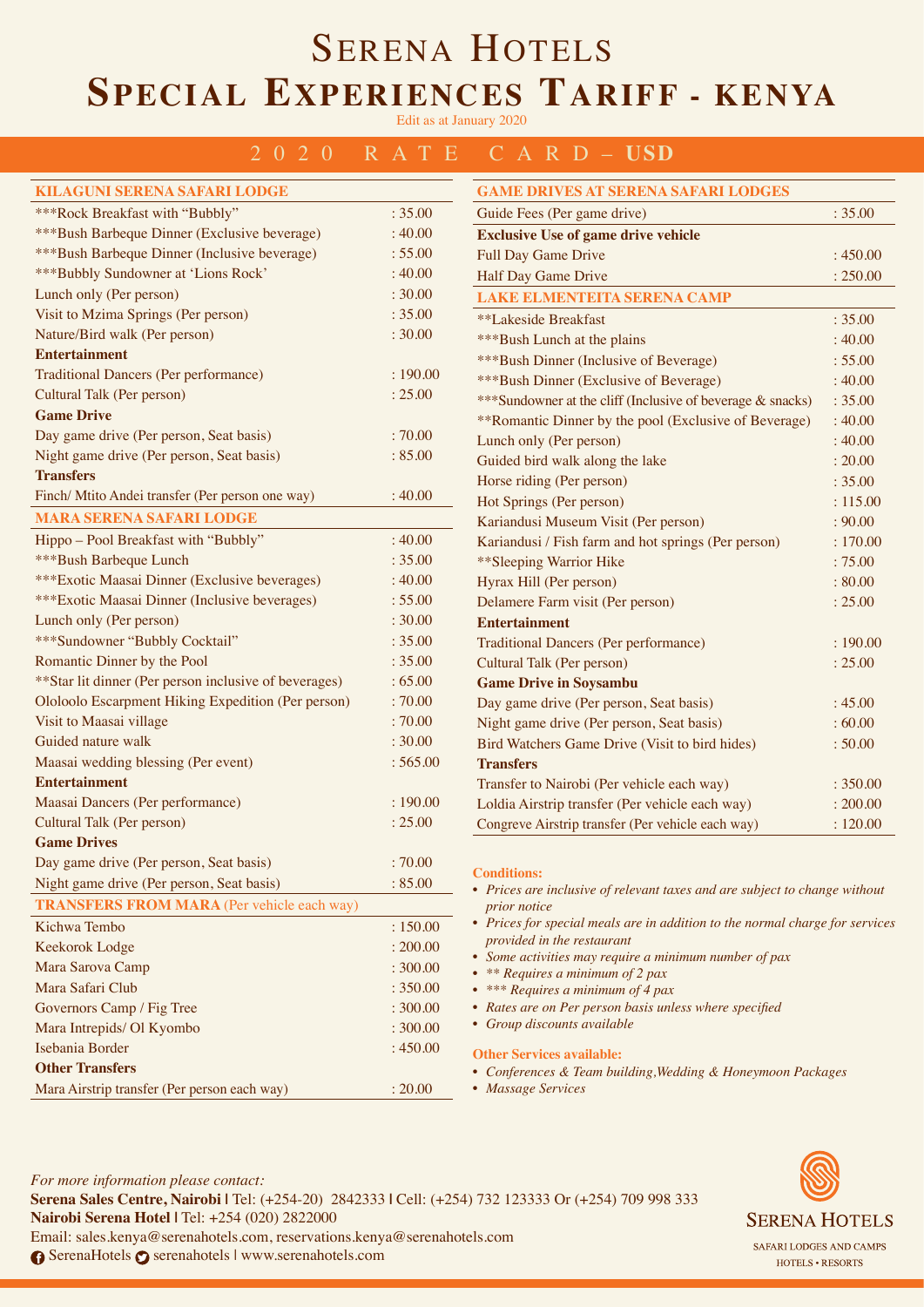Edit as at January 2020

### **EXTRA ACTIVITIES - Complimentary for in-house guests**

| <b>ACTIVITY</b>                                                                 | <b>SBRS</b>                       | <b>LESC</b>                                  | <b>KSSL</b>                                   | <b>MSSL</b>             | <b>ASSL</b>               | <b>MTL</b>                      | <b>SWSC</b>                                            |
|---------------------------------------------------------------------------------|-----------------------------------|----------------------------------------------|-----------------------------------------------|-------------------------|---------------------------|---------------------------------|--------------------------------------------------------|
| <b>COOKING LESSONS</b>                                                          | Every day at<br>4.00pm            | Every day at<br>5.00pm -6.00pm<br>$1-15$ pax | <b>Daily 1500-</b><br>1600hrs                 |                         | Upon request              | Every day at<br>3.00pm          | Daily at 3.00pm<br>4.00pm                              |
| <b>BEAD MAKING/</b><br><b>BASKET WEAVING</b>                                    | Every day from<br>11.00am         |                                              |                                               |                         | Upon request              |                                 |                                                        |
| <b>SWAHILI LESSONS</b>                                                          | Every day on<br>request           | Every day at<br>5.00pm -6.00pm<br>$1-15$ pax |                                               |                         |                           | Upon request                    |                                                        |
| <b>PLAYING OF LOCAL</b><br><b>MUSICAL INSTRUMENTS/</b><br><b>GUITAR LESSONS</b> | Every Friday at<br>4.00pm         |                                              | Daily 6.00pm<br>$-10.00$ pm                   |                         | Upon request              |                                 |                                                        |
| <b>JOGGING</b>                                                                  | 7.00am before<br>breakfast        | Every day at<br>6.30am &<br>5.30pm           | Daily 6.00am<br>and 6.00pm                    |                         |                           | Upon request                    | Daily at 6.30am<br>$-7.00$ am and<br>$4.00pm - 5.00pm$ |
| <b>BICYCLE RIDING</b>                                                           |                                   |                                              | Anytime of the<br>day                         |                         |                           |                                 |                                                        |
| <b>SWIMMING</b>                                                                 | Available daily                   | Available daily                              | Available daily                               | Available daily         | Available daily           |                                 | Available daily                                        |
| <b>GYM / SAUNA /</b><br><b>STEAM BATH</b>                                       | Open daily                        |                                              |                                               | Open daily              |                           |                                 |                                                        |
| <b>YOGA</b>                                                                     |                                   | Every day at<br>9.00pm                       |                                               |                         |                           |                                 |                                                        |
| <b>AEROBICS</b>                                                                 | Every day at<br>10.30am           |                                              | Daily<br>6.30am and<br>4.00pm upon<br>request |                         |                           |                                 |                                                        |
| <b>ARCHERY</b>                                                                  |                                   | Every day on<br>request 1-10pax              |                                               |                         |                           |                                 | Daily at 2.30pm -<br>3.30pm                            |
| <b>WATERCOLOUR</b><br><b>PAINTING</b>                                           | Every day at<br>1100hrs           | Every day on<br>request 1-6pax               |                                               |                         |                           | Daily at the<br>children's club | Daily at 10.00am                                       |
| <b>WILDLIFE &amp; CULTURAL</b><br><b>TALKS</b>                                  | <b>Every Tuesday</b><br>at 7.00pm |                                              | Upon request                                  | Every day at<br>2100hrs |                           |                                 |                                                        |
| <b>WILDLIFE</b><br><b>DOCUMENTARIES</b>                                         |                                   |                                              | Upon request                                  | Every day at<br>2100hrs | Upon request              |                                 | Daily at 9.00pm Daily at 7.00pm                        |
| <b>BUTTERFLY</b><br><b>CONSERVATION PARK</b><br><b>TOUR</b>                     | Every day at<br>11.00am           |                                              |                                               |                         |                           |                                 |                                                        |
| <b>ARCHITECTURAL,</b><br><b>CULTURAL, GREEN AND</b><br><b>CONSERVATION TOUR</b> | Every day upon<br>request         | Every day upon Every day upon<br>request     | request                                       |                         | Every day upon<br>request |                                 | Every day upon<br>request                              |

#### **KEY**

SBRS – Serena Beach Resort & Spa LESC – Lake Elmenteita Serena Camp SWSC – Sweetwaters Serena Camp

KSSL – Kilaguni Serena Safari Lodge NSH – Nairobi Serena Hotel MSSL – Mara Serena Safari Lodge

ASSL – Amboseli Serena Safari Lodge SMTL – Serena Mountain Lodge FOC - Free of Charge

*For more information please contact:*  **Serena Sales Centre, Nairobi |** Tel: (+254-20) 2842333 **|** Cell: (+254) 732 123333 Or (+254) 709 998 333 **Nairobi Serena Hotel |** Tel: +254 (020) 2822000 Email: sales.kenya@serenahotels.com, reservations.kenya@serenahotels.com **6** SerenaHotels **⊙** serenahotels | www.serenahotels.com